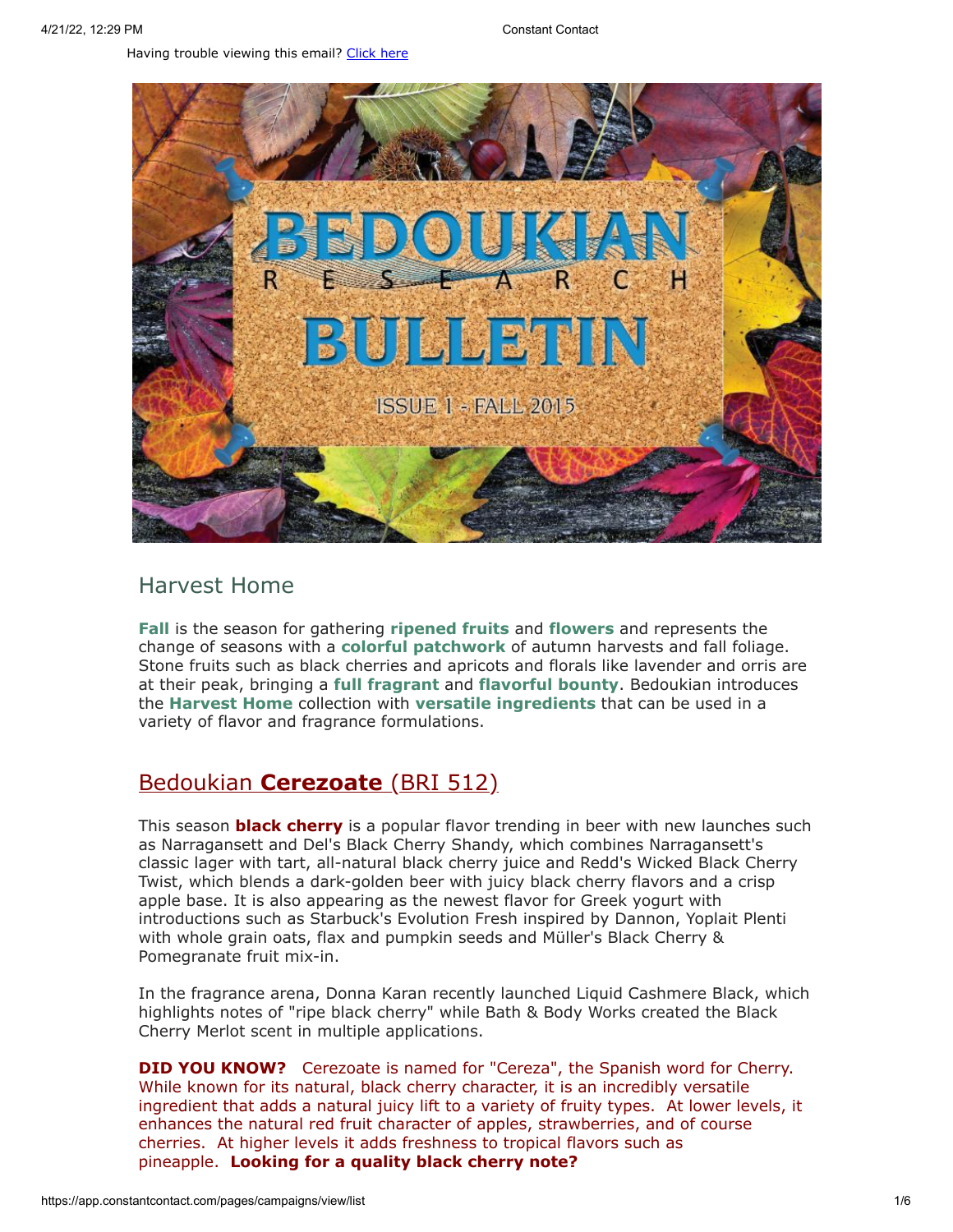

**[CLICK HERE](mailto:customerservice@bedoukian.com?subject=Fall%202015%20Sample%20Request&body=Hello!%20I%20would%20like%20to%20request%20free%20samples%20of%20each%20product%20advertised%20in%20the%20Fall%202015%20Bedoukian%20Bulletin!) TO REQUEST A [CEREZOATE](http://bedoukian.com/products/product.asp?id=512) SAMPLE**

# [Bedouki](http://bedoukian.com/products/product.asp?id=410)an **[Apritone](http://bedoukian.com/products/product.asp?id=410)** (BRI 410)

Beverage Industry's 2014 New Product Development Survey, published in January, reported that peach was a top-selling flavor in 2014 with 9% of beverage formulators using it. The survey also revealed that **apricot** was an anticipated top seller flavor for 2015 with a share of 7% of beverage formulators using it.

In fine fragrance, the band One Direction launched *Between Us*,



a fragrance featuring "apricot nectar." The fragrance's somewhat campy [commercial](https://www.youtube.com/watch?v=OT6TYElceUs) shows Louis Tomlinson collecting this key ingredient from space. Apricot Nectar is also one of Revlon's 18 Parfumerie Scented Nail Enamel colors and scents.

#### **DID YOU KNOW?**

In fragrances, Apritone synergizes well with various lactones, rounding out their sharp edges and adding a sweet, natural effect to peach formulations at 2%. In flavors, Apritone adds ripe, tart notes to stone fruit flavors (peach, apricot, plum,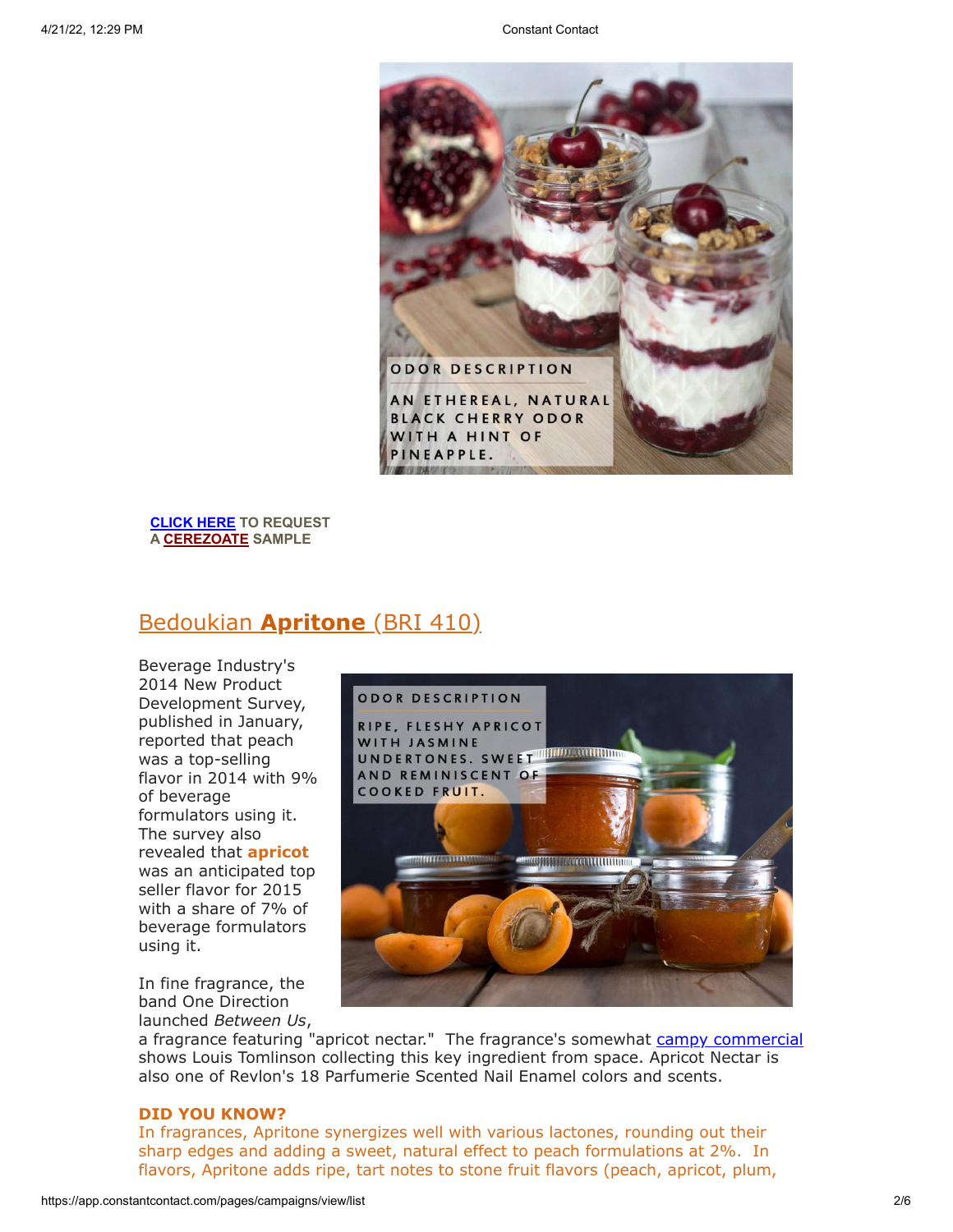cherry) that you would expect to find surrounding the pit. **Looking to add sweetness and round out lactones in your formulas?**

**[CLICK HERE](mailto:customerservice@bedoukian.com?subject=Fall%202015%20Sample%20Request&body=Hello!%20I%20would%20like%20to%20request%20free%20samples%20of%20each%20product%20advertised%20in%20the%20Fall%202015%20Bedoukian%20Bulletin.) TO REQUEST AN [APRITONE](http://bedoukian.com/products/product.asp?id=410) SAMPLE**

# [Bedoukian](http://bedoukian.com/products/product.asp?id=330) **Orrisol** (BRI 330)

**Iris** and **orris** are not new to fine fragrance. However, they are "en vogue" ingredients and a naming inspiration for recent fragrance launches. As part of the La Collection de Grasse, L'Occitane introduced Iris Bleu & Iris Blanc while La Perla, the high-end lingerie brand, added White Iris to its collection. Australian designer Naomi Goodsir debuted Iris Cendre while Ormonde Jayne, the British niche brand, launched Vanille d'Iris. Expected in October, Marc Jacobs Decadence features iris and orris notes in the self described "luxurious woody scent." In air care, Colonial Candles added Wild Iris to its fall lineup.

**DID YOU KNOW?** At trace levels, Orrisol enhances gourmand and fruity/floral fragrances by adding a juicy, edible effect that you can bite right into. We have demonstrated this effect in coconut, generic fruity/florals, and chocolate fragrances, adding an edible rich character more reminiscent of dark chocolate. **Looking for your next secret ingredient?**

**[CLICK HERE](mailto:customerservice@bedoukian.com?subject=Fall%202015%20Sample%20Request&body=Hello!%20I%20would%20like%20to%20request%20free%20samples%20of%20each%20product%20advertised%20in%20the%20Fall%202015%20Bedoukian%20Bulletin!) TO REQUEST AN [ORRISOL](http://bedoukian.com/products/product.asp?id=330) SAMPLE**



# Bedoukian **[Lavender Aldehyde](http://bedoukian.com/products/product.asp?id=857)** (BRI 857)

**Lavender** remains a key and popular ingredient in fragrance across applications and there are several new products that highlight it. Floral designer Eric Buterbaugh created Velvet Lavender as one of seven of his new floral scents while Ferrari Essence Collection features Pure Lavender as one of the collections' three unisex scents. Recent personal care introductions include WEN by Chaz Dean Lavender Cleansing Conditioner and Yardley London Nourishing Elements Lavender and Rosemary Artisan Soap.

On the flavor side, lavender is flowering in artisan cocktails, simple syrups, bitters, lemonades and teas driven by the garden-to-glass trend. Bedoukian's Lavender Aldehyde has unique properties in flavor applications and augments **chocolate** with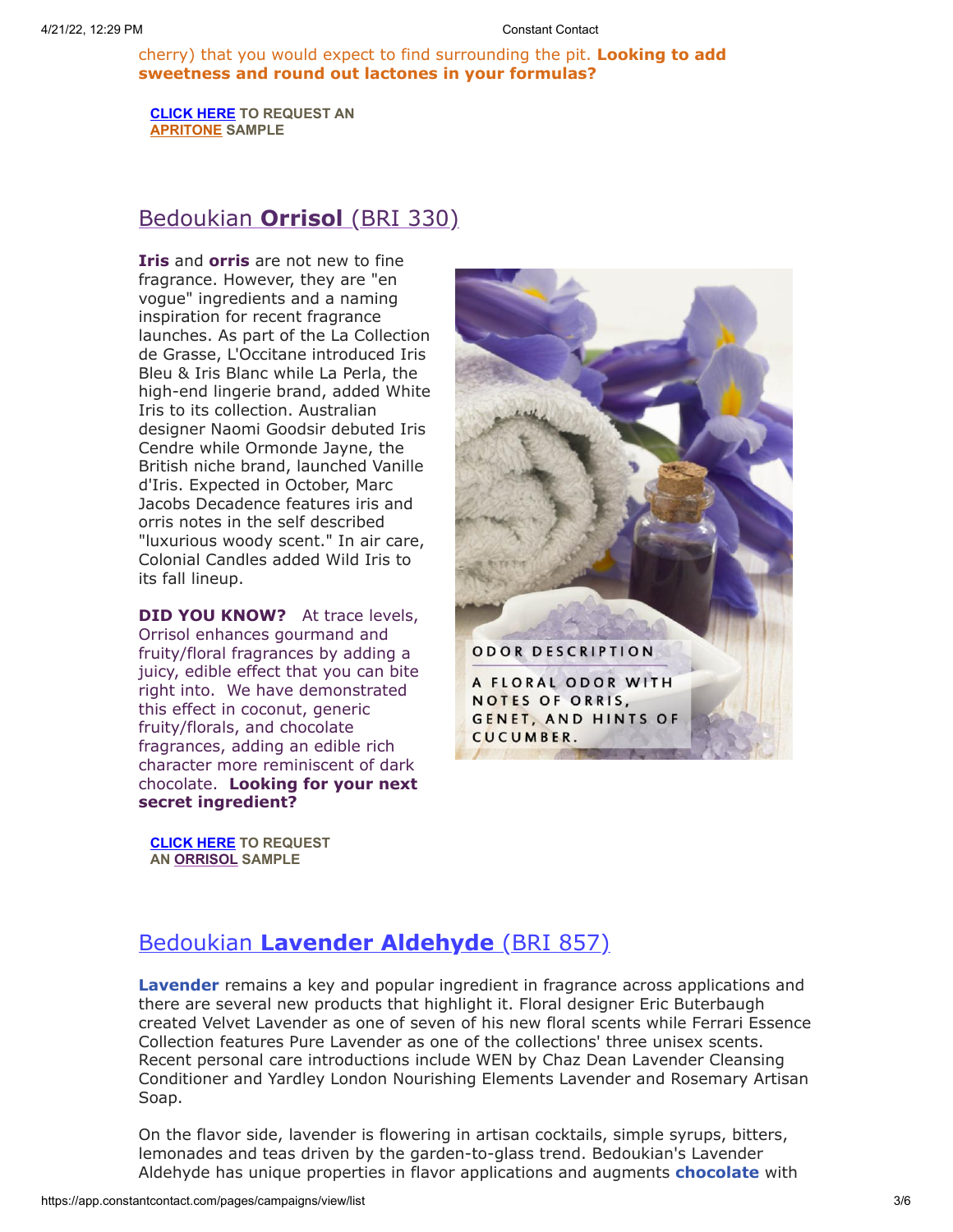natural cocoa powder nuances and **blueberry** accents. Chocolate and blueberry combinations are a wellliked flavor duo. Fisher Nut Exactly Almond Blueberry Dipped in Dark Chocolate, Dove Real Blueberries Dipped in Silky Smooth Dark Chocolate and Hershey's Brookside Dark Chocolate Fruit & Nut Blueberry with Açai Bar are all recent market examples.

**DID YOU KNOW?** In flavors, Lavender Aldehyde adds floral and woody notes to blueberry flavors at (~2 ppm), making them more reminiscent of natural wild blueberry. It also adds natural cocoa notes to chocolate flavors, making them richer and smoother. **Looking to liven up your lavender formulations?**



**[CLICK HERE](mailto:customerservice@bedoukian.com?subject=Fall%202015%20Sample%20Request&body=Hello!%20I%20would%20like%20to%20request%20free%20samples%20of%20each%20product%20advertised%20in%20the%20Fall%202015%20Bedoukian%20Bulletin!) TO REQUEST A LAVENDER [ALDEHYDE](http://bedoukian.com/products/product.asp?id=857) SAMPLE**

#### Warm & Spicy

**Fall** is a season of **warmth and comfort** as the cooler temperatures approach. Fragrant **spices** such as cardamom and warm woods such as patchouli add **depth** and **texture** to fragrances while they **add complexity** and **earthy undertones** to flavors. Bedoukian introduces the **Warm & Spicy** collection with **versatile ingredients** that can be used in a variety of flavor and fragrance formulations.

## Bedoukian **[Cardamom Aldehyde](http://bedoukian.com/products/product.asp?id=381)** (BRI 381)

Driven by the multi-cultural trend with changing taste palates and continual shifts in demographics, **cardamom** is gaining popularity. Particularly fashionable in fine fragrance, cardamom is often used as a heart note, but is becoming a main focus. Marni Spice, Mimosa & Cardamom by Jo Malone and Cardamom by Demeter are all illustrations.

Cardamom is also gaining traction in flavors with products such as Kashi's Organic Overnight Muesli Cherry Cinnamon & Cardamom variant and Joia Grapefruit Chamomile and Cardamom soda.

**DID YOU KNOW?** Cardamom aldehyde excels in candle formulations, and is a great ingredient for citrus candles to add a clean, zesty note. Try using Cardamom Aldehyde at trace amounts to add the spicy character that most synthetic accords are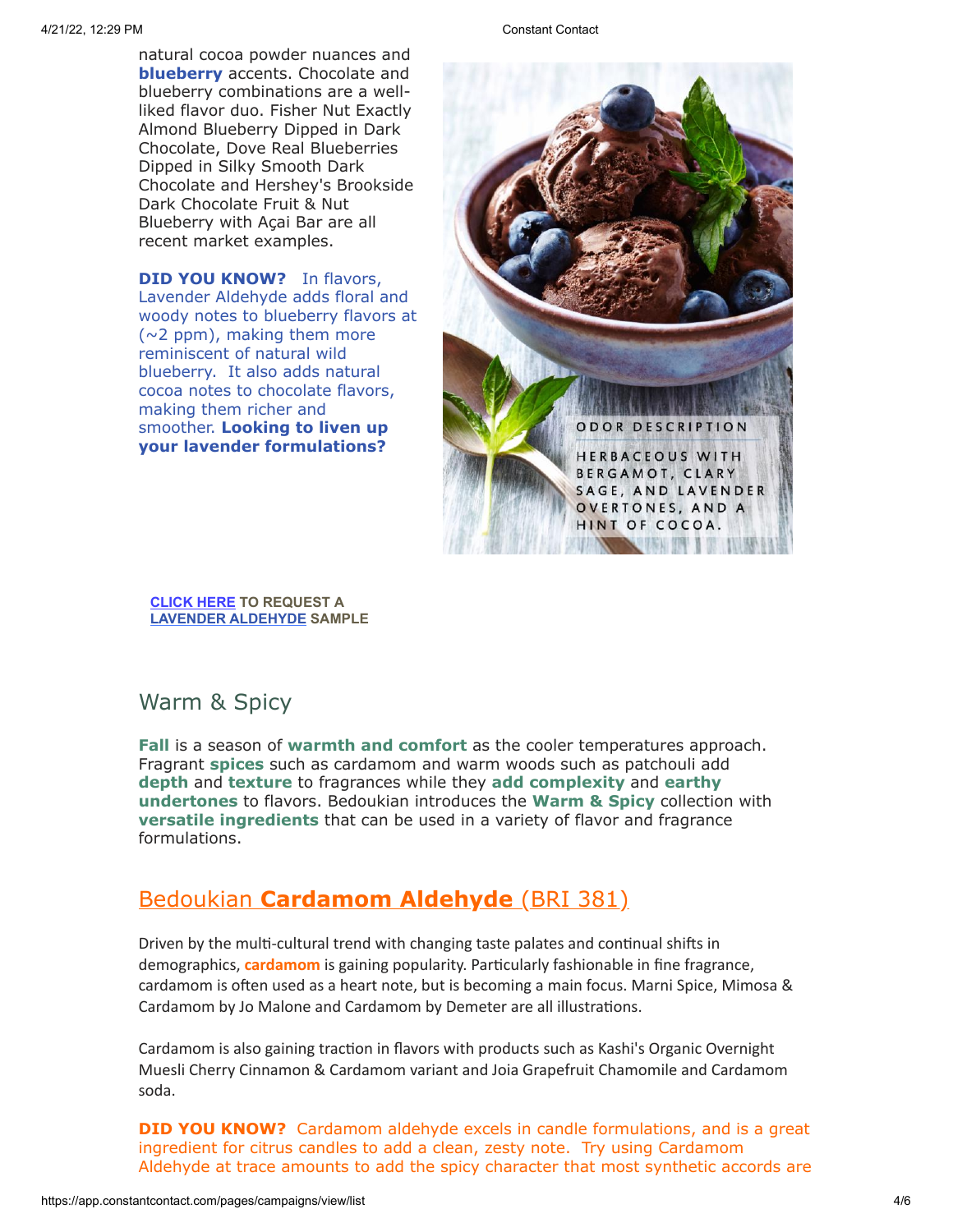missing. **Looking to create a synthetic cardamom accord?**



**[CLICK HERE](mailto:customerservice@bedoukian.com?subject=Fall%202015%20Sample%20Request&body=Hello!%20I%20would%20like%20to%20request%20free%20samples%20of%20each%20product%20advertised%20in%20the%20Fall%202015%20Bedoukian%20Bulletin!) TO REQUEST A [CARDAMOM](http://bedoukian.com/products/product.asp?id=381) ALDEHYDE SAMPLE**

## [Bedoukian](http://bedoukian.com/products/product.asp?id=818) **Terrasol** (BRI 818)

Reminiscent of the 1960s and 1970s, **patchouli** remains a popular base note in both women's and men's fine fragrance introductions. Driven by the trend to warm oriental, woody directions, fine fragrances are highlighting this earthy and rich ingredient such as Herrera Confidential Nightfall Patchouli and Reminiscence Patchouli Blanc scents.



Driven by the trend to healthier lifestyles, consumers are exploring vegetables and teas and crave natural, earthy flavors.

**DID YOU KNOW?** Terrasol has often been compared to Geosmin for its earthy character and incredible strength, making it a great choice for heavy oud and floriental types. In flavors, low levels  $(\sim 3$  ppb) of Terrasol add peel notes to lime flavors and can be used for various root vegetable notes and flavors. **Looking for a powerful patchouli top note?**